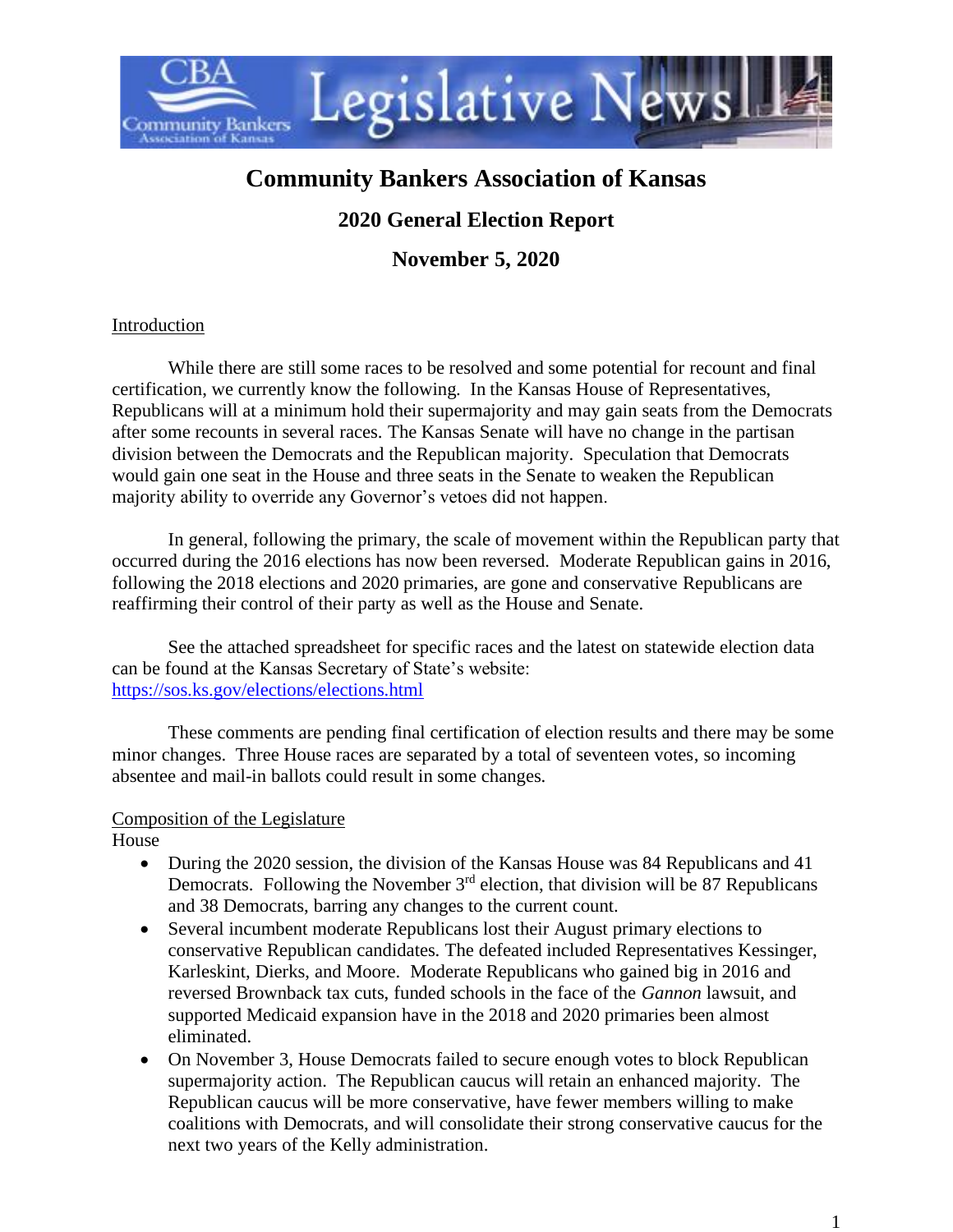#### Senate

- During the 2020 legislative session there were 29 Republicans and 11 Democrats in the Kansas Senate. Following the November  $3<sup>rd</sup>$  election, there will be 29 Republicans and 11 Democrats in the Senate, barring any changes to the current count.
- The Senate primary election resulted in a significant defeat of six moderate Republicans who were elected in 2016. These Senators included Senators Skubal, Givens, Taylor, Hardy, Goddard, and Berger. Like their House colleagues, these moderates reversed the Brownback tax cuts and supported school funding and Medicaid expansion.

## Transitions and Surprises

House

- Moderate Republicans were thinned considerably during the 2020 primary cycle. The general election battles focused on some rural moderate Republicans and Democrats facing well-funded incumbents.
- Several significant changes:
	- o Democratic anticipated gains in House races did not materialize.
	- o Two Democrats (Hoye and Poskin) picked up previously Republican seats (Cox and Kessinger).
	- o Republican gains include Kessler over Yeager (I) in Wichita; Proctor over Griswold in Leavenworth; Anderson over Hodge (I) in Newton; and Smith over Murnan (I) in Pittsburg.
	- o Republicans held some strongly contested seats in southern and western Johnson County.
- Some of the significant incumbents defeated Tuesday night include Monica Murnan and Tim Hodge, but the larger picture confirms a strong electoral trend in the western and south-central regions with substantial Republican winning margins.

### Senate

- There was some significant expectation that Democrats would win several close races, but the final outcome proved surprising: Democrats won only two races while losing two.
- Several significant changes:
	- o Democratic gains: In Johnson County Holscher defeated Todd and in Leavenworth Pittman defeated Braun (I)—the only Democratic defeat of an incumbent Republican senator.
	- o Republicans held strongly contested seats in Shawnee where Thompson (I) beat Constance. In Olathe Olson (I) beat Budetti. In Wichita Peterson (I) beat Ward. In Wichita Erickson beat Gregory. Republican Kristen O'Shea in Topeka won back Governor Kelly's former seat.
	- o Significant incumbent defeats: Republican Rick Kloos in the Shawnee/Douglas County area defeated Senator Anthony Hensley, the longest serving legislator in Kansas history, serving 42 years. He served as Senate Minority Leader for twenty-five years.
- Four conservative Republicans Claeys (Saline), Peck (Montgomery), Fagg (Butler), and Straub (Barton) who defeated incumbent moderate Republicans in the primary election had no Democratic opponent and they will strengthen the conservative Republican majority in the Senate.
- The leadership of the Senate is firmly in the hands of the Republican caucus that is more conservative than it was before Tuesday night.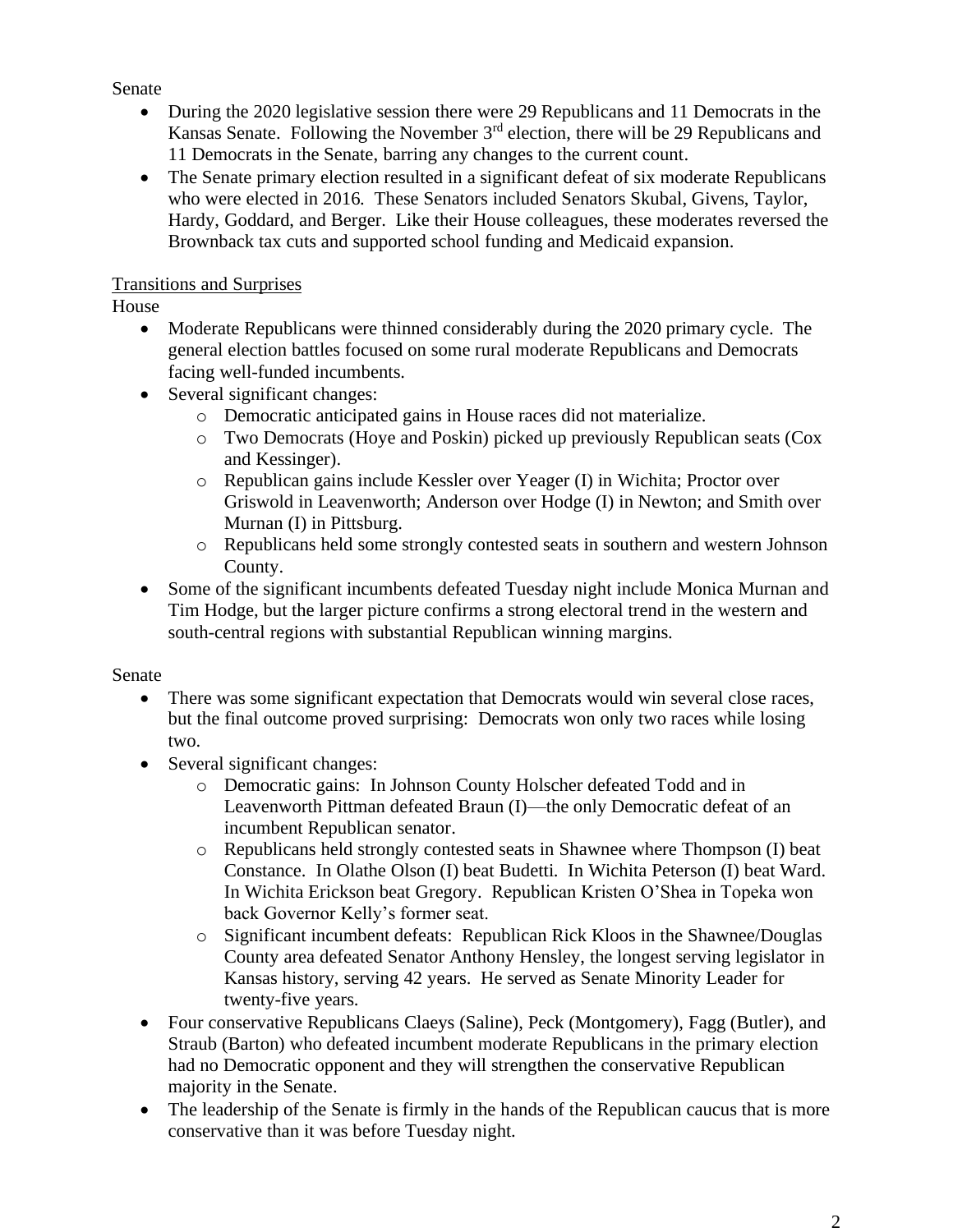#### **Leadership** Next Steps

Election outcomes, particularly at the conclusion of a biennium, can have an impact on leadership elections, and consequentially committee chairs and committee assignments. The House Republican majority may select new leadership, as may the minority Democratic party. The Senate Republican majority certainly will see a great deal of change. Leadership campaigning among the caucus has been going on for months and will now continue in earnest. The culmination is the first Monday in December, the  $7<sup>th</sup>$  this year, when all legislators meet in Topeka and following a day or two of caucus meetings, they gather in the Statehouse for nominations, speeches, and a secret ballot to select leadership for the next two years. Once leadership is selected, the leadership group begins selecting committee chairs and making committee assignments for all members of the Legislature. Some years the changes are drastic and substantial and other years changes will be minor. New leadership will be known by midday on December  $7<sup>th</sup>$  and committee chairs and assignments will become public, usually, before the Christmas break.

#### House Leadership

- House majority Republican leadership could stay the same: Speaker of the House Ron Ryckman, Speaker Pro Tem Blaine Finch, and House Majority Leader Dan Hawkins all won re-election and have expressed the intention to retain their current positions, bolstered by more conservative membership. Ryckman will break at least sixty years of tradition if he serves more than two terms as the House Speaker. He may be challenged by more conservative members backing another Speaker candidate. Again, with the loss of several moderate voices in the House, leadership will remain conservative.
- House Democrats, after failing to increase their caucus may consider leadership changes or affirm their leadership; Tom Sawyer (Wichita) Minority Leader and Valdenia Winn (Kansas City) Assistant Minority Leader. There may be significant issues within the caucus.

#### Senate Leadership

- Senate leadership battles took shape following the primaries and the General election outcome changed nothing. The current Senate President Susan Wagle and Majority Leader Jim Denning did not seek reelection. Indications are that the Senate President race likely will come down to two: current Senate VP Jeff Longbine from Emporia and Ty Masterson from Andover. Longbine, a moderate, may have been the likely choice prior to the primary election, but with so many incoming conservatives, Masterson may have the better chance. Other prominent names circulating for leadership positions (i.e. Senate Vice President and Majority Leader) include Senators Baumgardner, McGinn, Wilborn, Suellentrop, and Tyson.
- Senate Democrats have elected Anthony Hensley (Topeka) as Minority Leader for two decades, but he will not be back. The entire composition of the Senate Democratic leadership will change for 2021.

#### **Potential Policy Implications with the 2021 Legislature on the Horizon**

All these changes (not to mention still being in a pandemic) will undoubtedly make for a starkly different 2021 Session. The Senate leadership election will be especially telling in terms of committee chair and vice chair assignments, as well as legislative priorities. But the election results make several things certain: Tax bills and tax policy that failed to override gubernatorial vetoes in prior years have a better chance of passing. Education funding to conclude the *Gannon* lawsuit may continue, but there will be more support for non-public schools' favorable consideration. The constitutional amendment restricting abortion from 2020 will have little or no